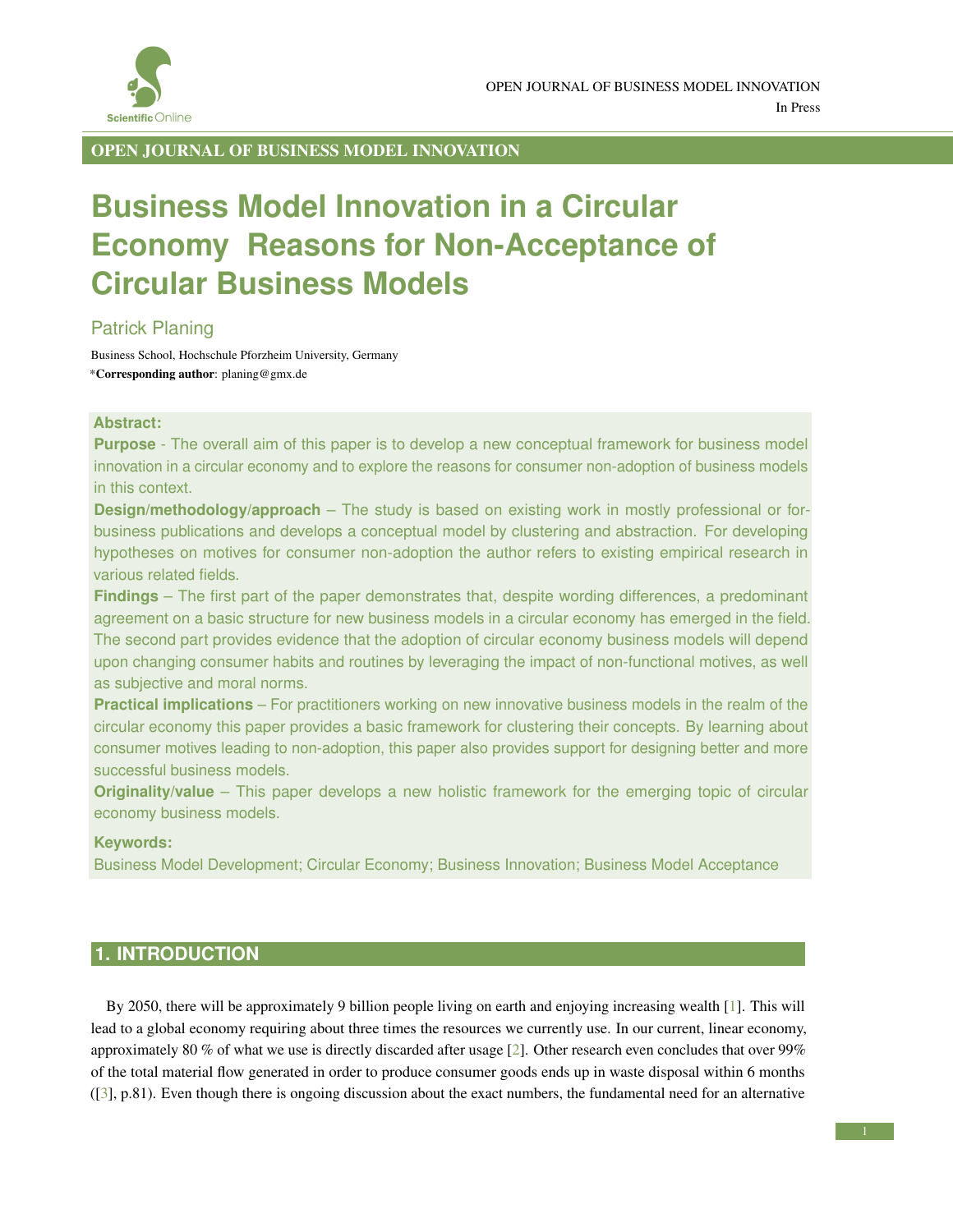to the current make-use-throw away-model, has led to the emerging discussion about a more circular economy.

While the idea of a circular economy is around for decades the current situation seems now more favorable than ever to take action. In a recent report to the World Economic Forum the Ellen MacArthur Foundation and McKinsey & Company concluded that the transition to a circular economy would create an opportunity in excess of 1 trillion USD for the global economy  $([4], p.5)$  $([4], p.5)$  $([4], p.5)$ . These calculations created a huge awareness for the topic as many corporations seized their chance to get a part of this potential revenue opportunity.

But why has the perception of circular economy ideas among corporate managers changed so dramatically in the past years? It can be constituted that three major changes led to this development. First, increasingly volatile commodity prices have fueled the need to safeguard the resource supply for manufacturing corporations. One of the key principles of a circular economy is that "the goods of today are the resources of tomorrow at yesterday's prices" ([\[5\]](#page-9-4), p.55). Since commodity prices dropped from 1900-2000 with an average 1.2% per annum ([\[6\]](#page-9-5), p.11), having yesterday's prices for raw material did not seem quite interesting in the past century. Since then, however, raw material prices are on a constant rise and become increasing volatile, which makes it now more attractive than ever to recover raw materials form users at the end-of-life stage. Second, Information technology enables new business models which weren't thinkable a few years ago. While car sharing was around for decades, for instance, only smart phone apps have brought a wide spread success of this new form of shared commodity usage. Moreover, the development of reverse networks for resources only has become efficient when materials are traced via RFID or other identification technologies. Third, and maybe most fundamental, we are in the beginning of a pervasive shift in consumer behavior which increasingly leads to a performance over ownership mentality ([\[4\]](#page-9-3), p.44).

Generally, the transition to a circular economy entails four fundamental building blocks

- (1) materials and product design
- (2) new business models
- (3) global reverse networks
- (4) enabling conditions .

The aim of this paper is to focus on the second building block and answer the question which new business models could enable a transition to a more circular economy. As Osterwalder and Pigneur ([\[7\]](#page-9-6), p.5) put it, "business model innovation is about creating value, for companies, for customers, and society". Creating new business models in the realm of the circular economy could achieve exactly this, a positive contribution to society as well as to the economy.

# **2. LITERATURE REVIEW**

### 2.1 Business Modell Innovation

While used in a growing number of scientific publications, the term "business model innovation" appears to still lack a commonly accepted and generally valid definition [\[8,](#page-9-7) [9\]](#page-9-8). At root, business model innovation can be defined as a novel way of how to create and capture value, which is achieved through "a change of one or multiple components in the business model" ( $[10]$ , p.253). While this definition leaves it open how *novel* is defined, Björkdahl and Holmén (2013) remark that "a business model innovation is the implementation of a business model that is *new to the firm*. [. . . ]". At the same time one could certainly argue that a business model innovation must be also perceived as *new to the customers*. This raises the question how the term *innovation* in business model *innovation* could be defined. Even though the scientific discussion is still far from reaching a common agreement to describe the term *innovation*,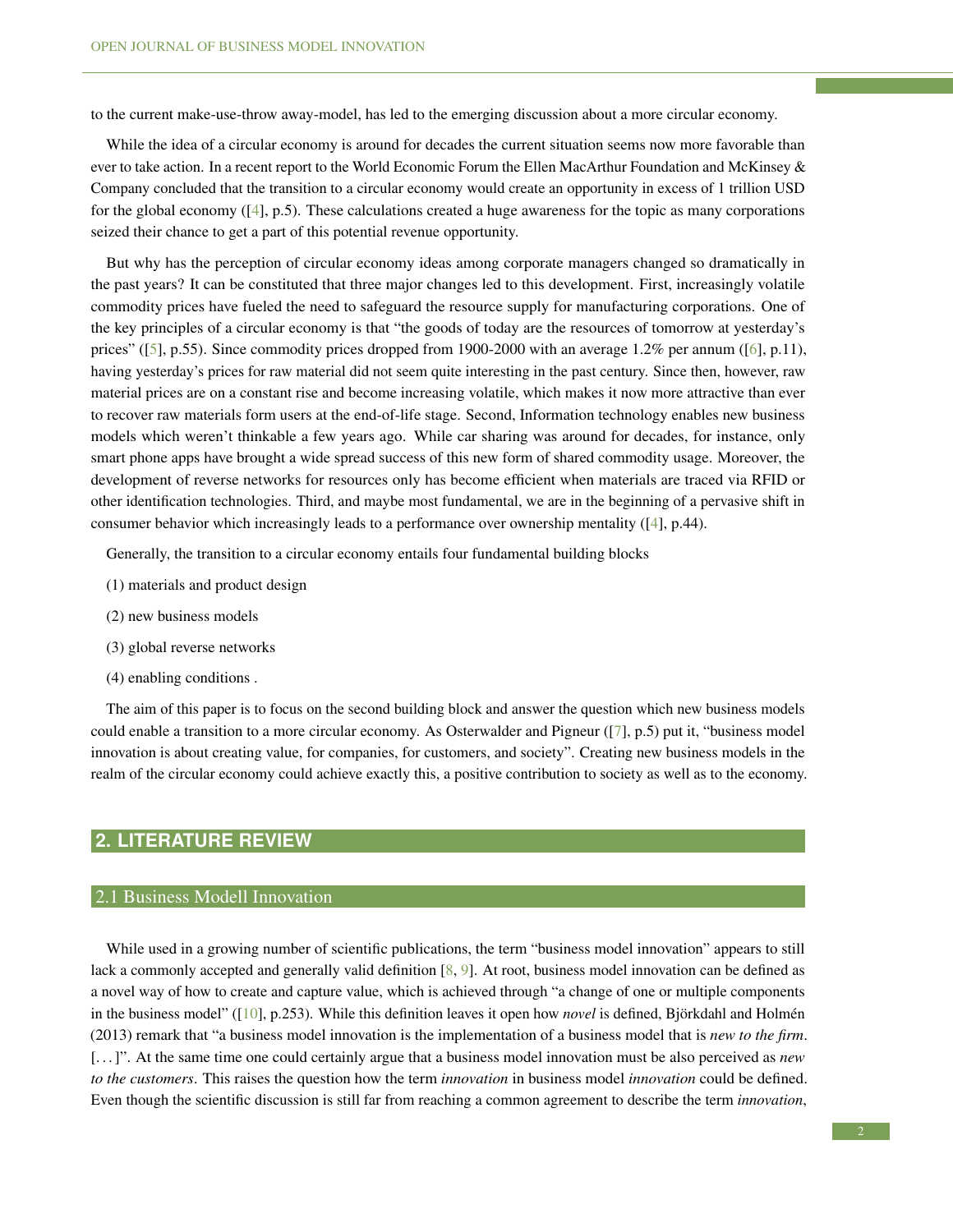it is widely believed that the term was introduced to the world of economics by Peter Schumpeter in 1939. He defined Innovation as "The introduction of new goods (. . . ), new methods of production (. . . ), the opening of new markets  $(\ldots)$ , the conquest of new sources of supply  $(\ldots)$  and the carrying out of a new organization of any industry" [\[11\]](#page-9-10). This original definition is still valid to a large extend and especially the latter part can be seen as description of what today is called business model innovation. More recent definitions include a "significant positive change" [\[12\]](#page-9-11), making it clear that what is new should lead to an improved state compared to the status quo. In this regard developing new business models in the realm of the circular economy can be seen as an almost classical case of business model innovation.

## 2.2 Business Modell Innovation in a Circular Economy

While the basic ideas of a circular economy trace back to the 1980s (see the original work of Stahel and Reday-Mulvey [\[13\]](#page-9-12) and McDonough and Braungart [\[14\]](#page-9-13)), there is limited scientific work on how the proclaimed shift of the economy will translate into new business models on a micro-economic level. Establishing a new economic order with a clear focus on the recovery of material flows instead of generating excessive amounts waste will, however, require a fundamental change in consumer behavior. Next to altered purchasing behavior, this development will also require consumer acceptance of reverse business models and new forms of re-manufacturing and upgrading.

By reviewing existing work, it becomes apparent that so far there are no clear cut, generally valid, categories of business models aimed towards the transition to a circular economy. Yet, by reviewing practitioner-oriented publications on business model innovation in a circular economy certain clusters of categories can be revealed. Generally, most authors agree on hierarchical order of business model categories. The starting point is more efficient and longer use of current products, which is at the core of the transition progress. Based on this, reverse networks come into place to recover either the product itself or its components and materials. Energy recovery, finally, is the last option to prevent products to become landfill. Table [1](#page-3-0) gives an overview on different definitions of business model categories in a circular economy.

## 2.3 Structuring New Business Models in a Circular Economy

The development of a circular economy will require a pervasive shift in consumer behavior. While ownership of products is still of utmost importance to consumers in developing countries, research shows that in most saturated markets consumers tend to realize the downside of ownership [\[17\]](#page-9-14). It might not be a wise choice, for instance, to store a power drill for years while it will be used only for a few minutes during its lifetime [\[18\]](#page-10-0), or paying insurance and motor vehicle tax for a car that on average stands still more than 22 hours of the day [\[19\]](#page-10-1). New, collaborative, business models now allow for access instead of ownership, which increases the capacity utilization and thus the efficiency of the deployed resources. This, however, can only be a first step towards performance-oriented business models. These business models presume that consumers don't want access but rather want to have a certain performance, *e.g.* having a hole in the wall to fix their shelf, for which access to a drilling machine is only one possible solution – maybe not even the most efficient one. Finally also these business models can only be seen as an intermediate step towards result-oriented business models, which are targeted at the desired outcome, *e.g.* fixing a shelf on the wall. From a customer perspective, new business models aimed towards more efficient use of resources can thus be categorized into four main categories, see Table [2](#page-3-1).

These business models, however, only describe the inner circle of a circular economy, which is aimed at longer and more efficient use of resources as outline before. In a broader perspective, however, developing a truly circular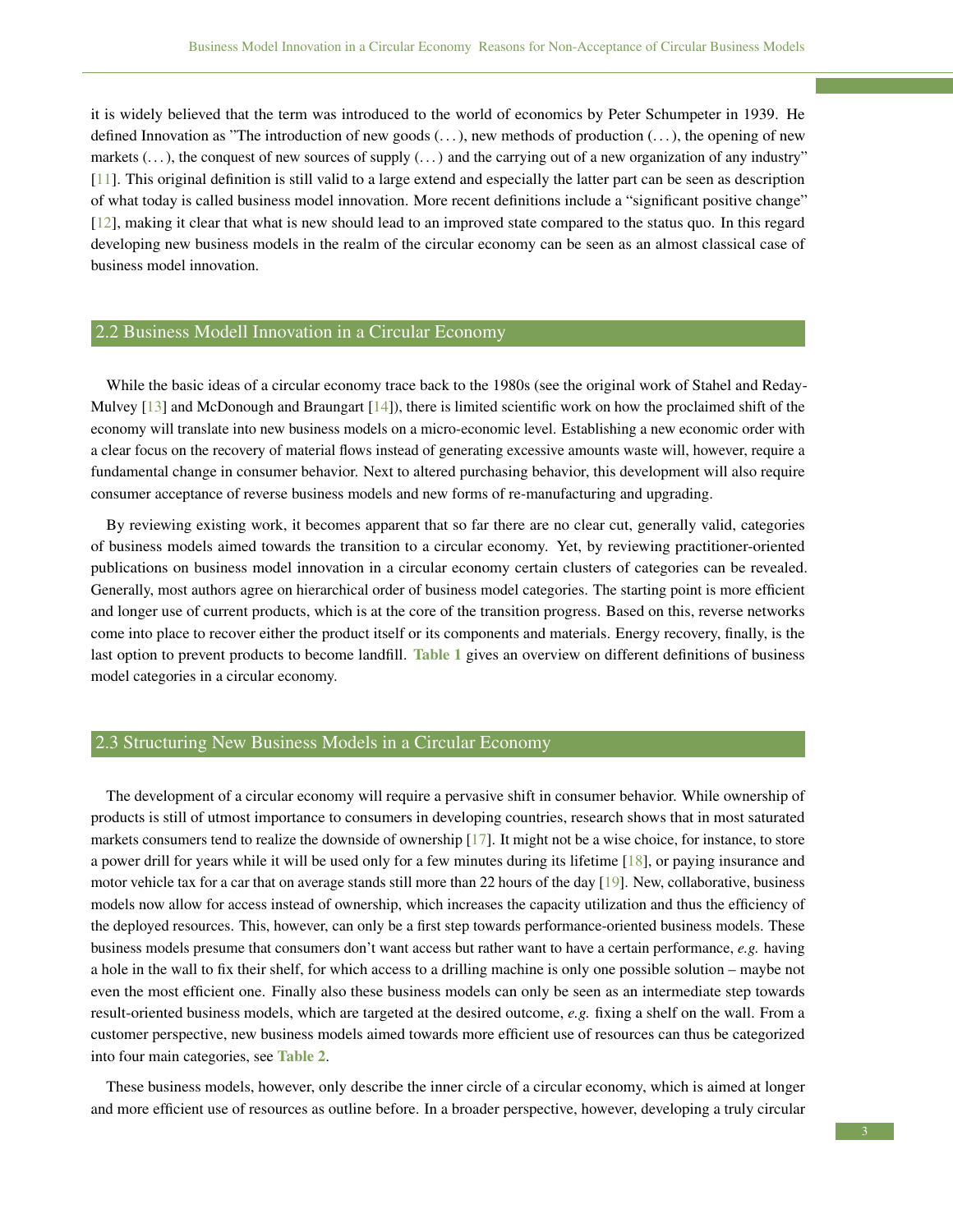<span id="page-3-0"></span>

| 1.Product                             | $Life 1.Product$ as                                | a 1. Products         | $as 1.$ The                          | classic 1. Maintenance             | 1. Maintenance     | 1. Product Service  |
|---------------------------------------|----------------------------------------------------|-----------------------|--------------------------------------|------------------------------------|--------------------|---------------------|
| extension                             | via Service                                        | services              | long-life model                      | 2.Repair                           | 2.Repair           | System              |
| $re$ -use, $re$ -manu- $ 2$ . Design, |                                                    | Man-2.Next life sales | 2. The                               | hybrid 3.Reuse                     | 3.Redistribution   | 2.De-materialised   |
| facturing, mainte-ufacture            |                                                    | and $\beta$ . Product | trans- model (combine 4. Re-furbish- |                                    | (or reuse without  | services            |
| nance                                 | Distribute                                         | formation             | durable product ment                 |                                    | treatments)        | 3. Hire $&$ leasing |
| 2. Recycling                          | 3.Usage                                            | 4. Recycling 2.0      | with short-lived $5$ . Re-           |                                    | 4. Upgrading       | 4.Collaborative     |
| -reusing materials 4. Maintain/       |                                                    | Re-5.Collaborative    | consumables)                         | manufacturing                      | $5.$ Re-           | consumption         |
| on a molecular pair                   |                                                    | consumption           | 3. The                               | $gap$ - 6. Recycling               | manufacturing      | 5.Incentivised      |
| level                                 | Redis-<br>5.Reuse/                                 |                       |                                      | exploiter model 7. Energy recovery | 6.Recycling        | return & re-use     |
|                                       | tribute                                            |                       | (components of                       |                                    | 7. Energy recovery | 6.Asset manage-     |
|                                       | 6.Refurbish/                                       |                       | products that last                   |                                    | 8.Disposal         | ment                |
|                                       | Remanufacture                                      |                       | longer than the                      |                                    |                    | 7.Collection<br>of  |
|                                       | 7.Product Recy-                                    |                       | rest)                                |                                    |                    | used products       |
|                                       | cling                                              |                       | 4.The<br>access                      |                                    |                    | 8.Long life         |
|                                       |                                                    |                       | model (customer                      |                                    |                    |                     |
|                                       |                                                    |                       | pays for access to                   |                                    |                    |                     |
|                                       |                                                    |                       | product)                             |                                    |                    |                     |
|                                       |                                                    |                       | 5. The<br>perfor-                    |                                    |                    |                     |
|                                       |                                                    |                       | model<br>mance                       |                                    |                    |                     |
|                                       |                                                    |                       | (customer)<br>pays                   |                                    |                    |                     |
|                                       |                                                    |                       | for performance                      |                                    |                    |                     |
|                                       |                                                    |                       | instead of prod-                     |                                    |                    |                     |
|                                       |                                                    |                       | uct)                                 |                                    |                    |                     |
|                                       |                                                    |                       |                                      |                                    |                    |                     |
|                                       | Stahel and Reday-Circular Economy Lacy et al. [15] |                       | Bakke and Hollan-Damen, 2012         |                                    | Mentink, 2014      | http://www.wrap.    |
| Mulvey, 1981                          | Toolkit ( Univer-                                  |                       | der $[16]$                           |                                    |                    | org.uk/content/     |
|                                       | sity of Cambridge,                                 |                       |                                      |                                    |                    | innovative-         |
|                                       | Institute for Man-                                 |                       |                                      |                                    |                    | business-model-     |
|                                       | ufacturing, 2013)                                  |                       |                                      |                                    |                    | map                 |
|                                       |                                                    |                       |                                      |                                    |                    |                     |
|                                       |                                                    |                       |                                      |                                    |                    |                     |

Table 1. Overview on business model categories in a circular economy.

Table 2. Structuring new business models from the customer perspective.

<span id="page-3-1"></span>

| <b>Business model category</b>   | <b>Short explanation</b>                                                                                     | <b>Example</b>                                                                                                               | <b>Source</b> |
|----------------------------------|--------------------------------------------------------------------------------------------------------------|------------------------------------------------------------------------------------------------------------------------------|---------------|
| models                           | Ownership-based business Customer purchases a product and Purchasing a washing machine<br>owns it right away |                                                                                                                              |               |
| business models                  | age period or access period to a Months<br>certain good                                                      | Access- or Usage-based Customer purchases a certain us-Leasing a washing machine for 12 Sempels, 2014                        |               |
| Performance-based<br>ness models | formance, normally not bound to $ 1000$ washing cycles<br>a defined product                                  | busi- Customer purchases a defined per- Leasing a washing machine for Cinquini, Di Minin and Varaldo,                        | 2013          |
| els                              | result                                                                                                       | Result-based business mod-Customer purchases a defined end Providing a pick-up and delivery Sempels, 2014<br>washing service |               |

economy requires ideas for the recovery of pure material flows as well as energy recovery in an increasing international supply chain and for ever-faster product life-cycles. This creates the need for new business models in a more complex system of actors, such as suppliers at various levels, recycling and returning facilitators, local authorities and many others. There have been several attempts to develop a generally valid conceptual model for this new system of business models. By reviewing literature on the circular economy it becomes obvious that there is no common agreement on how to design such a system. Yet, a certain widely agreed structure can be derived, which constitutes the basic roadmap towards business model innovation in a circular economy.

This circular, hierarchical system of business models was first developed by Stahel and Reday-Mulvey in 1981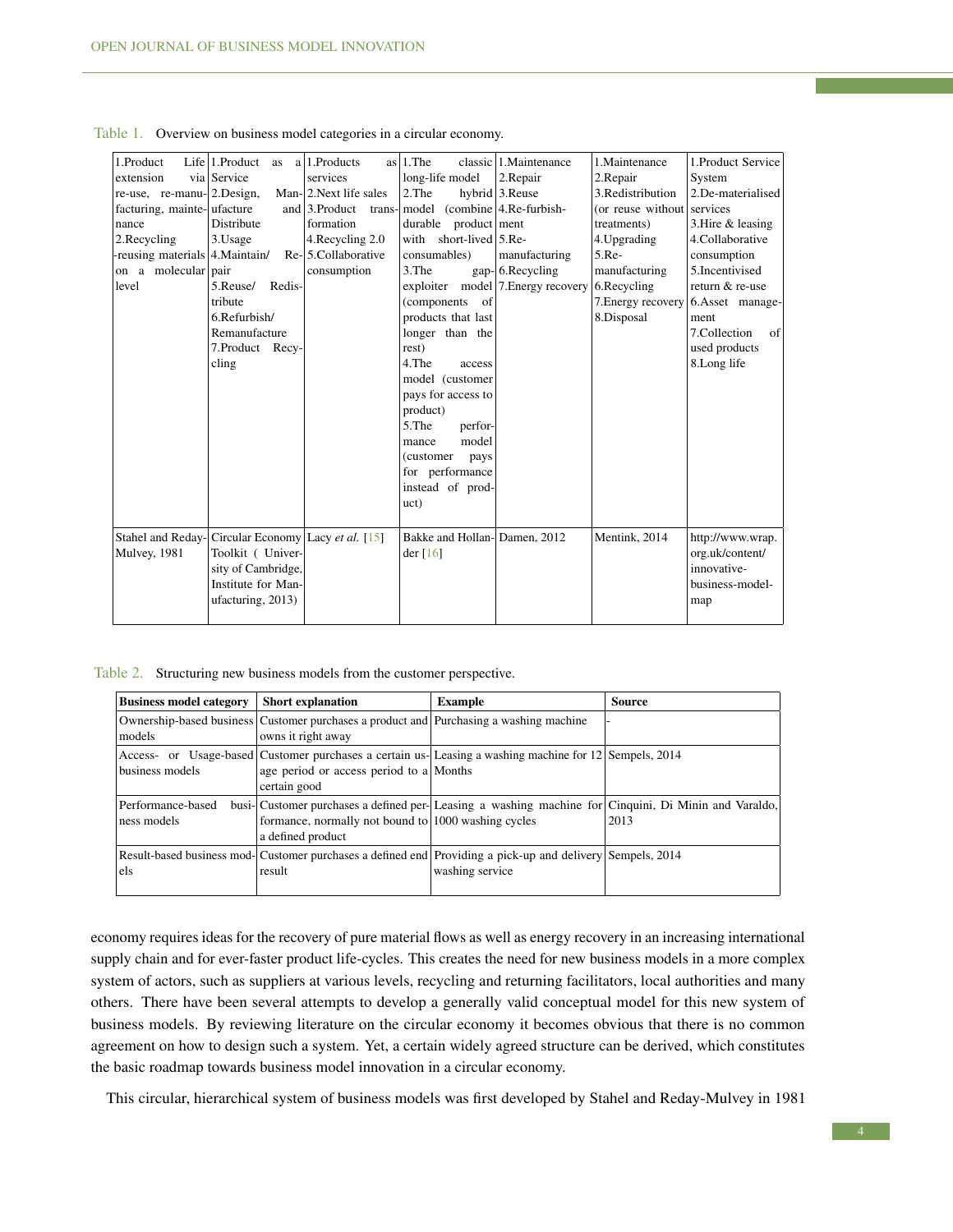and since then developed further by multiple authors. In this model the inner circle constitutes the customer and the main drivers of change are the more efficient use of resources, for instance by collaborative consumption, as well as the product lifetime expansion, for instance by developing more durable goods. In the next wider circle product life-cycle expansion is achieved by refurbishment and maintenance, as well as by redistribution and next-life sales, for instance by selling used products to more price-sensitive markets. New business models which include the physical transformation of products, for instance by remanufacturing or upgrading, build the next stationary orbit of a circular economy. Winning back pure material flows, finally, is the last and most energy consuming option to bring back resources from end-of-life products into the circular economy. This new form of recycling requires products which are built with clearly identified pure materials (as opposed to the products, which are hybrids of different, inseparably materials).

Figure [1](#page-4-0) shows a general outline of this model and the associated business models on each level.



<span id="page-4-0"></span>Figure 1. Source: Own drawing based on Ellen McArthur Foundation, 2014. Originally developed by Stahel and Reday-Mulvey, 1981.

Table [3](#page-5-0) gives a more detailed overview of the individual categories and provides examples of current applications of the respective business model categories.

While it has to be acknowledged that every attempt to define mutually exclusive categories brings along certain tradeoffs, this categorization can be seen as a basic framework for developing new business models in a circular economy. This framework introduces a clear hierarchical order: (I) as the closest circle and thus the most efficient one in terms of energy needed to bring the resources back into use and (IV) as the widest circle and thus the least efficient one. This hierarchical order is also based on the fact that closer circle business models act as catalyzers for downstream business models along the next loops. When ownership of products is replaced with access-based business models (I), for instance, this allows for a more efficient establishment of return networks since using time is limited and return of the product is part of the contract. This in turn enables refurbishment (II) and re-manufacturing (III) business models in the next step in order to bring back the resources into use. The shift from ownership to other forms of temporary usage is consequently at the core of a transformation towards a circular economy and the basis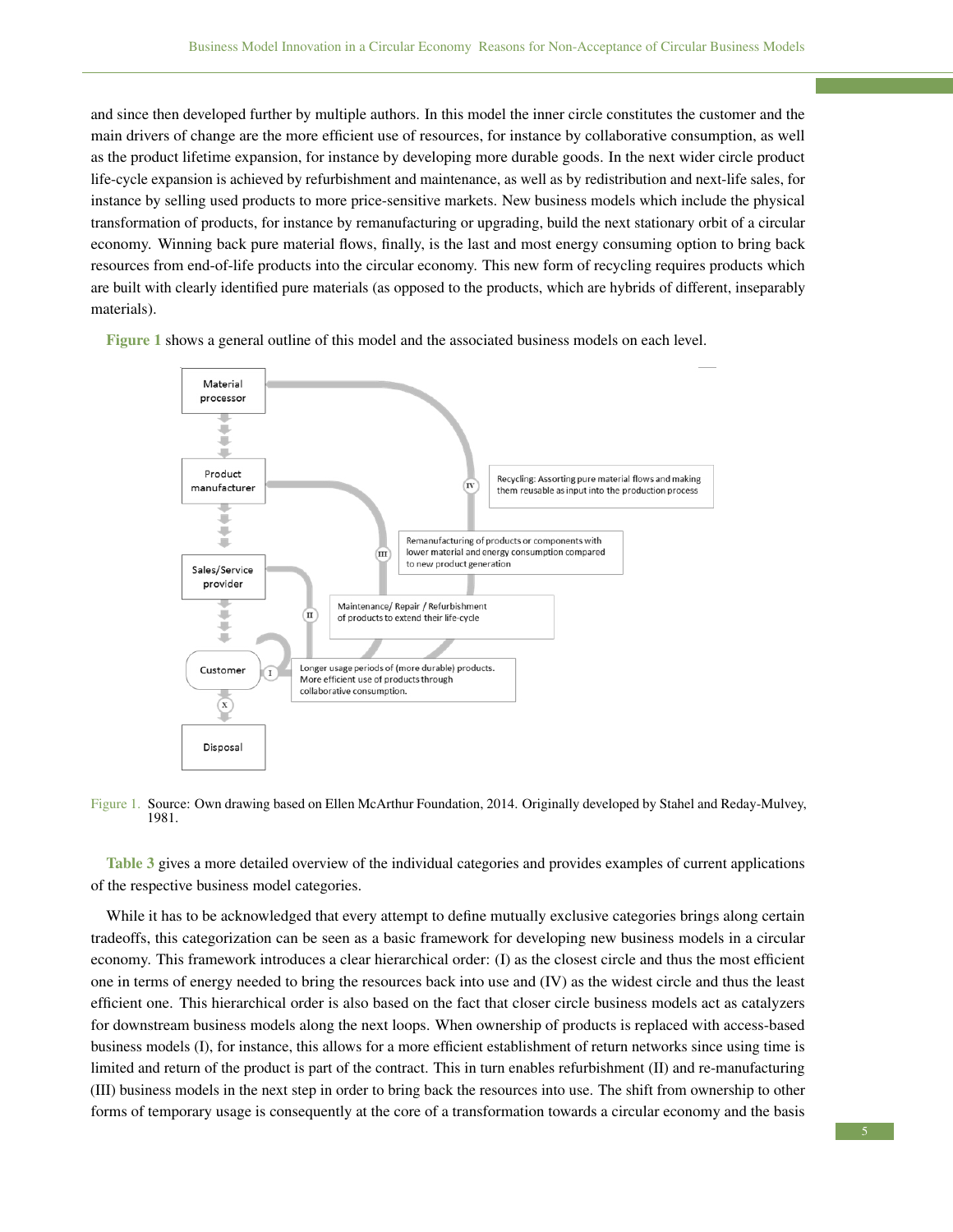<span id="page-5-0"></span>

|    | Cycle   Business model cate- Short explanation<br>gory                     |                                                                                                                                                                                             | <b>Example</b>                                                                                                                            | Source                                                                                                                                |
|----|----------------------------------------------------------------------------|---------------------------------------------------------------------------------------------------------------------------------------------------------------------------------------------|-------------------------------------------------------------------------------------------------------------------------------------------|---------------------------------------------------------------------------------------------------------------------------------------|
| IV | cycling 2.0                                                                | used products,<br>loses much of the<br>added (or embodied)<br>value (energy, labor<br>and use of capital).                                                                                  | base materials from 30% of PET can be<br>but reused as new bottles)                                                                       | Product Recycling/Re- Recycling wins back PET bottles, (only 20- Ellen MacArthur Foundation (2013) Vol.3, Mentink B.<br>[20]          |
| Ш  |                                                                            | Product transformation   Product transformation   H&M<br>value, to be put to- auto industry<br>gether to form new<br>products.                                                              | uses certain compo- clothes which fibres Rutqvist [15]<br>nents of products, are used for damping<br>which carry a high components in the | collected Peter Lacy, David Rosenberg, Quentin Drewell, and Jakob                                                                     |
| Ш  | Upgrading                                                                  | Upgrading<br>outdated modules or Google Ara Project)<br>components with tech-<br>nologically<br>superior<br>ones                                                                            |                                                                                                                                           | replaces Modular phone $(e.g.$ Parlikad, A. K., et. Al. (2003)                                                                        |
| Ш  | Remanufacturing<br>Next-Life sales                                         | process of restoring the car parts<br>product or part func-<br>tionality to "as-new"<br>quality.                                                                                            |                                                                                                                                           | Remanufacturing is the Bosch remanufactured CircularEconomy Toolkit (University of Cambridge, In-<br>stitute for Manufacturing, 2013) |
| Ш  | Hybrid model /<br>Gap-exploiter model                                      | combination tridges<br>is<br>a<br>of a durable prod-<br>uct and short-lived<br>consumables . Com-<br>panies profit from the<br>gap in life-time of<br>components.                           |                                                                                                                                           | The hybrid model Refilled printer ink car- $Bakker$ , & Hollander, D. [16]. Products that Last.                                       |
| П  | Life Sales                                                                 | tain/redistribute/Next-usage or resale ex-bished<br>tends the product life<br>so that the company<br>can put the same prod-<br>ucts into the market to<br>earn a second or third<br>income. | Reuse/refurbish/main- Direct Secondary Re- Apple Certified Refur-                                                                         | CircularEconomy Toolkit (University of Cambridge, In-<br>stitute for Manufacturing, 2013)                                             |
| П  | Performance model/Company<br>Products as Services /<br>Result-based models | <b>or</b><br>results rather than the gine<br>product itself.                                                                                                                                | product performance Rolls-Royce, 'Power-<br>certain defined by-the-Hour' jet en-                                                          | delivers Hours of thrust in a Bakker, & Hollander, D. $[16]$                                                                          |
| I  | Access model / Collab-<br>orative Consumption                              | Company<br>product access rather<br>than ownership                                                                                                                                          | provides Carsharing,<br>car2go,<br>apartment<br>sharing e.g. airbnb                                                                       | e.g. Bakker, & Hollander, D. $[16]$                                                                                                   |
| X  | Energy recovery                                                            | Winning back energy<br>through energy-from-plants<br>waste (EfW) process                                                                                                                    | Waste<br>incineration                                                                                                                     | http://www.edie.net/news/5/Circular-economy-failing-<br>to-place-value-on-energy-recovery/                                            |

## Table 3. Structuring new business models along the circular flows.

for establishing effective reverse networks on various levels.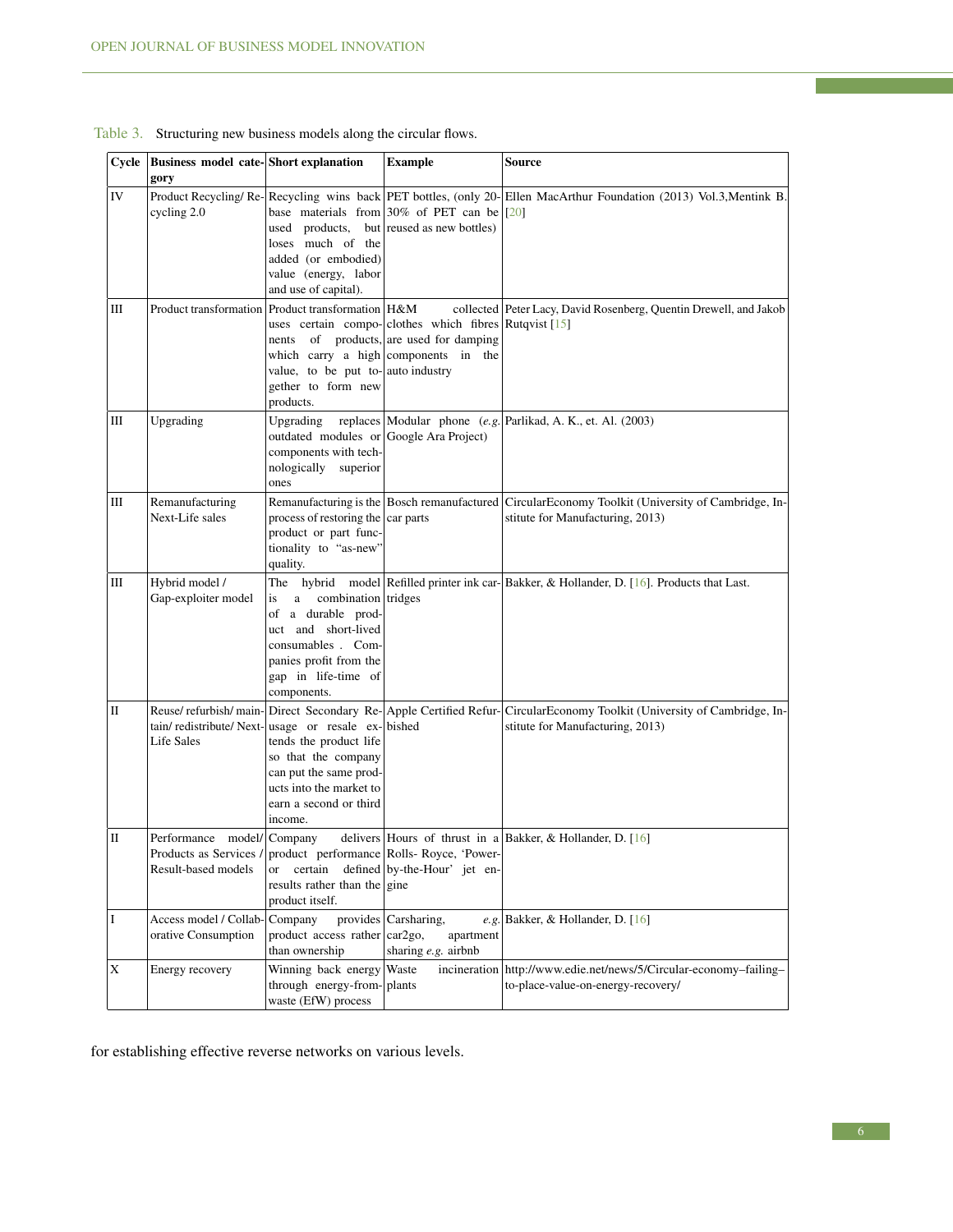### 2.4 Reasons for Non-acceptance of Circular Business Models

If the benefits of a circular economy are so obvious and the basic concepts are available for more than three decades, then why have circular economy business models not yet made the world a better place? The reasons are manifold and partly rooted in conceptual flaws of our world economic order as well as in the inherent irrationality of consumer behavior. From an economic point of view, misaligned profit-share along the supply chain is one of the main causes for imperfect product design. If the profits from a better design would only occur at the end-of-use phase, *e.g.* when a product is returned for re-manufacturing or recycling, than this leads to a situation where the optimization of product design is mostly based on cost and production efficiency. This explains why most consumer products today are not made with repair and re-manufacturing in mind, even if this might be more economical than product replacement from a lifecycle point of view. At the same time consumers tend to foster this development by only evaluating the transaction cost at the point of sale (purchase price) even if the net present value of upgrading to a more expensive but more durable product would be more economical. Table [4](#page-6-0) shows the summary of reasons for non-acceptance of circular economy business models.

Table 4. Reasons for "non-acceptance" of circular business models. Source: Based on Ellen McArthur Foundation, 2014, pp.46– 48.

<span id="page-6-0"></span>

| <b>Reason for non-acceptance</b> | <b>Short explanation</b>                                                                                                                                                                                                                         | Origin    |  |
|----------------------------------|--------------------------------------------------------------------------------------------------------------------------------------------------------------------------------------------------------------------------------------------------|-----------|--|
| Customer irrationality           | Customers only evaluate the transaction cost at the point Consumer behavior<br>of sale (purchase price) even if the net present value of                                                                                                         |           |  |
|                                  | upgrading to a more expensive but more durable product<br>would be more economical. Consumers prefer ownership<br>of a product, even if temporary usage is more economical.                                                                      |           |  |
| nies                             | Conflict of interest within compa-Higher capital or cash required to change an existing Short-term oriented<br>product design or to move from a sales-based to a usage- management<br>based revenue model                                        | corporate |  |
| ply chain                        | Misaligned profit-share along sup-Imperfect design at the beginning of the supply chain if Lack of consistent legislation re-<br>the profits from a better design would only occur at the garding end-of life phase of prod-<br>end-of-use phase | ucts      |  |
| Geographic dispersion            | Since the value chain of today's product is spreading over Transnational authorities and lack<br>multiple countries, national initiatives often lose their of national collaboration<br>potential impact                                         |           |  |

# 2.5 The Role of Consumer Behavior in the Acceptance Process of Circular Economy Business Models

Consumer behavior will play an important, if not the most important, role in the shift towards a circular economy. Classical economic theory argues for consumers being "homo oeconomicus", purely motivated by rational monetary considerations. Such customers would be easy to convince to buy a more expensive but more durable product if this would result in reduced overall lifetime costs. At the same time, such customers would be willingly sending back articles after use if this would be rewarded with a small monetary incentive. It has become well known, however, that consumers are not always rational, objective and utility-maximizing. Instead, they tend to base their decisions on other, more subjective, beliefs about the product or service in question [\[21\]](#page-10-3). Different areas of technological and service advancements have shown that reasonable innovations take longer than expected to reach wide-spread acceptance, despite their proven usefulness [\[22,](#page-10-4) [23\]](#page-10-5). This paradox is generally explained by consumer resistance to change learned purchasing behavior.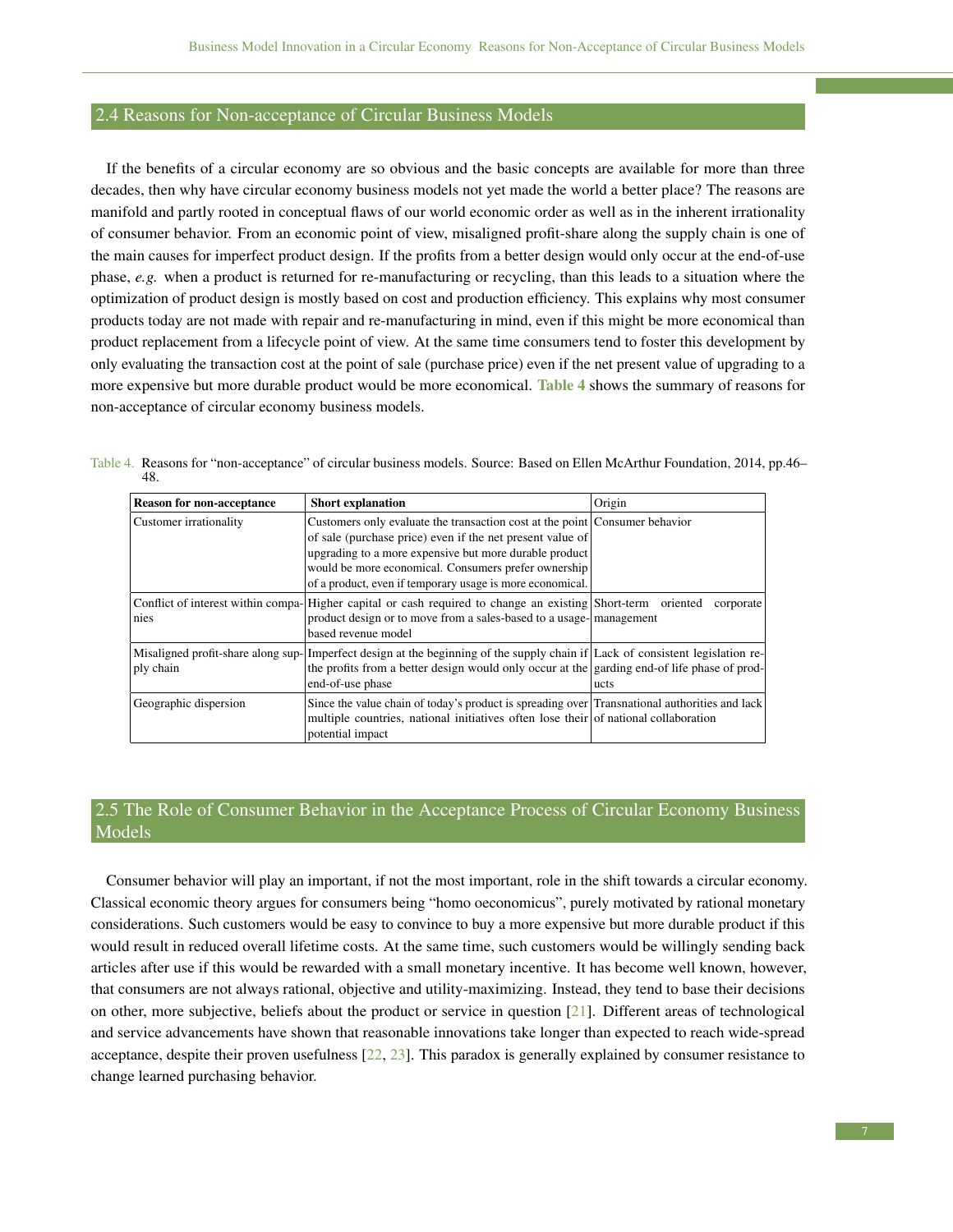#### 2.5.1 The Role of Habits and Routines

By using products repeatedly over a long period of time, consumers form habits and routines. In general, they aim to preserve these habits and strive for consistency and status quo rather than to continuously search for and embrace new behaviours [\[24\]](#page-10-6). This leads to a form of passive resistance, which is mainly caused by satisfaction with the status quo. Based on an empirical study, Bamberg *et al.* [\[25\]](#page-10-7) conclude that habits are the strongest predictors of behaviour in some behavioural categories (the study investigated the choice of transport options). Other studies have reinforced these findings in different areas of consumer behaviour (see  $[26, 27]$  $[26, 27]$  $[26, 27]$ ). Generally, strong attitudes toward existing objects usually increase the resistance to change and may prevent consumers from being open to innovations. In this case, further processing of information about an innovation may require a new openness to change or even a change in one's attitudes toward the habitual target. Consequently, pure information about the ecologic and economic rationality of switching to a circular economy business model will not be sufficient to change the long-learned habits of consumers. As Rogers put it 'changing people's customs is an even more delicate responsibility than surgery in many cases' (2003 p.436). In order to be able to change consumer behaviour, one needs to understand that the behaviour is often led by unconscious, deeply-rooted motives, which are not directly observable.

#### 2.5.2 The Role of Non-functional Motives

Innovations generally have an effect on non-functional motives, which are often overseen by technology-oriented change agents. Acceptance studies in the field of online shopping behaviour consistently report that the shopping task provides more to the customer than the simple purchase and replacement of goods [\[28\]](#page-10-10). Various social and personal motives, such as self-gratification and sensory stimulation, are involved in the shopping process in addition to the acquiring of a good or service. This explains why consumers might not be willing to change their shopping habits, even if there is an economic reason to do so. In general, non-functional motives, like enjoyment and entertainment, have been found to be more influential than the pure utility function [\[28\]](#page-10-10). Based on an empirical study, Chtourou *et al.* (2010) have reported, consistent with other work, that enjoyment mediates the effect of usefulness on the attitude towards an innovation. In other words, if the usefulness of a product does not generate amusement for the consumer, then even a high utility will have only a limited impact on the decision to adopt a new product or service. As an example, a useful new business model that is very time-consuming to learn to use might fail in satisfying the user not because it is use-less but because it is irritating and annoying. Consequently, when designing new business models in the realm of the circular economy, one need to closely evaluate the obvious, rational but also the invisible, potentially unconscious motives that underlie consumer behaviour. Next to product-related motives, social motives also need to be considered.

#### 2.5.3 The Role of Subjective Norms

Subjective Norms represent the perceived social pressure to perform or not to perform a given behavior. This social pressure is generally associated with two normative components: Injunctive norms, which represent the perceptions concerning what should be done, and descriptive norms, which represent the perceptions that others are or are not performing the behavior in question [\[21\]](#page-10-3). When an individual forms an injunctive norm, the normative prescriptions of various individuals and groups are taken into account. However, only salient or readily accessible referents will influence the person's injunctive norm at any given moment ([\[29\]](#page-10-11), p.396). In general, humans base their decisions as to whether or not to adopt a new behavior on the perceived number of relevant others who are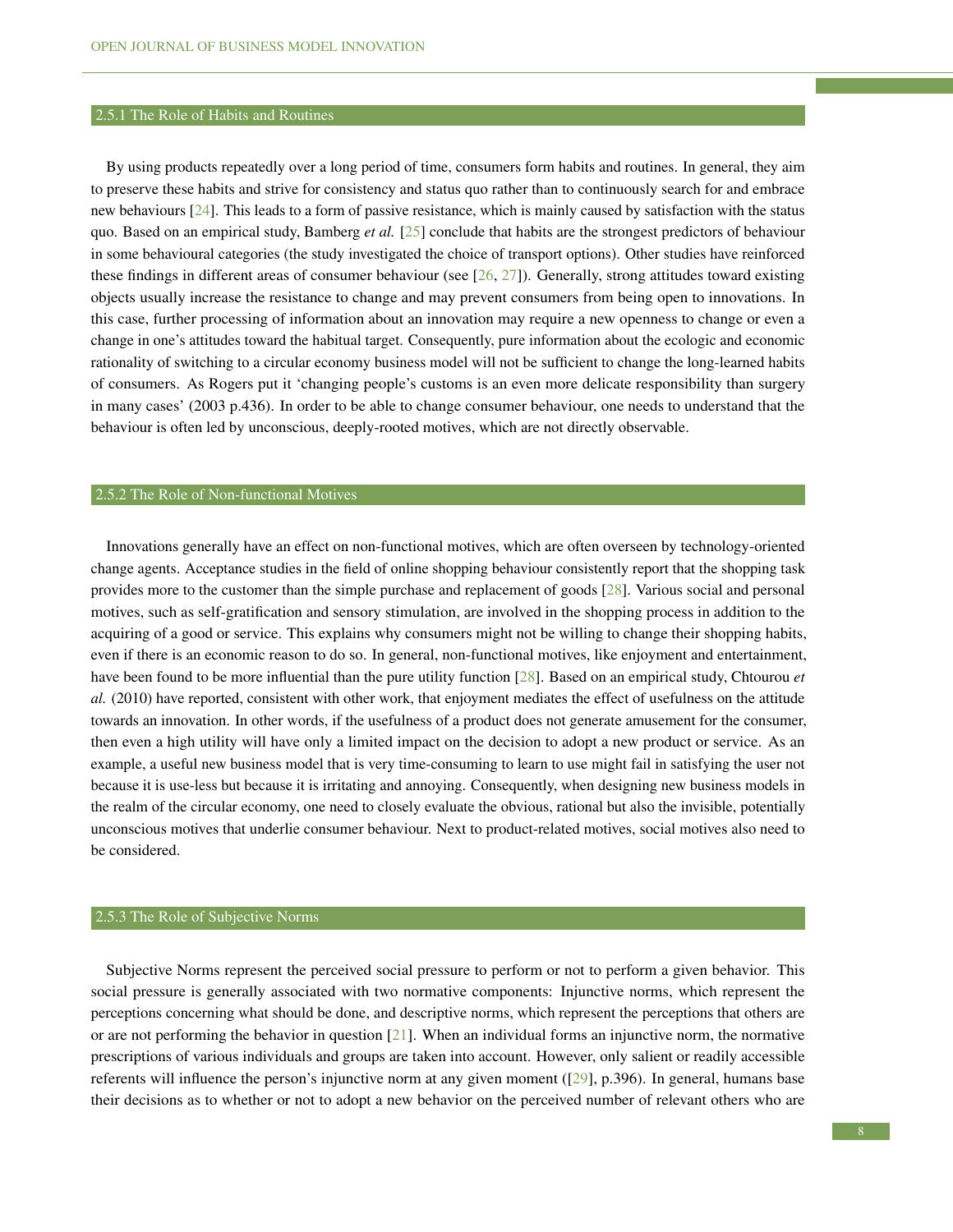or are not already performing the specific behavior ( $[21]$ , p.130). Especially in the field of consumer innovation, the perceived customer base was found to have a relevant impact on the acceptance decision ( $[30]$ , p.304). While for highly visible innovations, perceived market share may be almost equal to, or sometimes even exceeding, the real market share, for nonvisible innovations, in contrast, the perceived installed base of customers might be much smaller than it actually is. Consequently, it will be a challenge to circular economy change agents to ensure that early adopters of new business models are visible as such and thus influence their peer network in order to adopt as well. It is a common misconception that social pressure is best generated using virtual social networks. While there might be an effect of someone communicating through social media that he or she has used a certain new business model, recent research demonstrated that this effect is extremely week compared to real peer-to-peer networks. As Alex Pentland has put it: 'Digital media don't convey social signals as well as face-to-face interactions, making it harder for people to read each other, and so digital media are less useful in generating the trust needed for behavior change' (Pentland, 2014 pp.172–173). In general, subjective norms will play a key role in transforming consumer behavior towards a more circular economy and can be a catalyst for change if employed in the right way. While social pressure is generally imposed on subjects by the peer group of an individual, there are also societal norms, which are imposed by the society as a whole. The most important form of such an influence in the context of the circular economy is the perceived moral obligation to perform a certain behavior.

#### 2.5.4 The Role of Perceived Moral Norms

Generally, moral norms are defined as personal norms regarding what is right and what is wrong [\[31\]](#page-10-13). As opposed to laws and regulations, moral obligations are completely subjective and solely based on the subjective impression of what ought to be done or not done. Empirical research has proved that moral concerns are a potential motive for innovation acceptance [\[31\]](#page-10-13). According to Sparks and Shepherd (2002), this is congruent with positions in other disciplines that would argue for the importance of morals in social and personal actions. Additionally, the rising tide of ethical consumerism means that moral issues are likely to be increasingly present in many instances of consumer behaviour [\[32\]](#page-10-14). Perceived moral obligations are thus expected to be an important determinant of innovation acceptance in the circular economy context. Generally, social norms are imposed by the society over time and thus cannot be altered on a short term. Once there is a societal consent on a certain acceptable or non-acceptable behaviour, however, it can be expected that the impact of perceived social pressure on individual behaviour is very strong. It is important to notice, however, that moral norms cannot be prescribed from authorities, but must come from the society itself. A regulation to enforce the recycling of old batteries, for instance, will not create a moral obligation to do so. Consequently, influencing moral norms to shift a whole society towards the use of more sustainable business models will be a long-term task and can only be achieved by fostering the cooperation and the idea-flow within the society.

# **3. CONCLUSION**

Without doubt, the described circular business models provide huge opportunities for companies, customers and the environment. These benefits alone, however, will not translate into widespread acceptance of the idea of circular economy business models. When selling a certain performance, rather than the goods itself, the primary competitor remains the traditional approach of buying tangible goods. Giving up one's car and make use of mobility solutions that are composed of different modes of transportation, for instance, cannot be taken for granted for a vast majority of car owners, even if it is more economical ([\[2\]](#page-9-1), p.147). Consequently, the key lever for change will be to optimize the value proposition of circular economy business models by not only regarding rational but also *non-rational motives* of consumer behavior. This includes regarding the habits and routines of individuals. As Alex Pentland has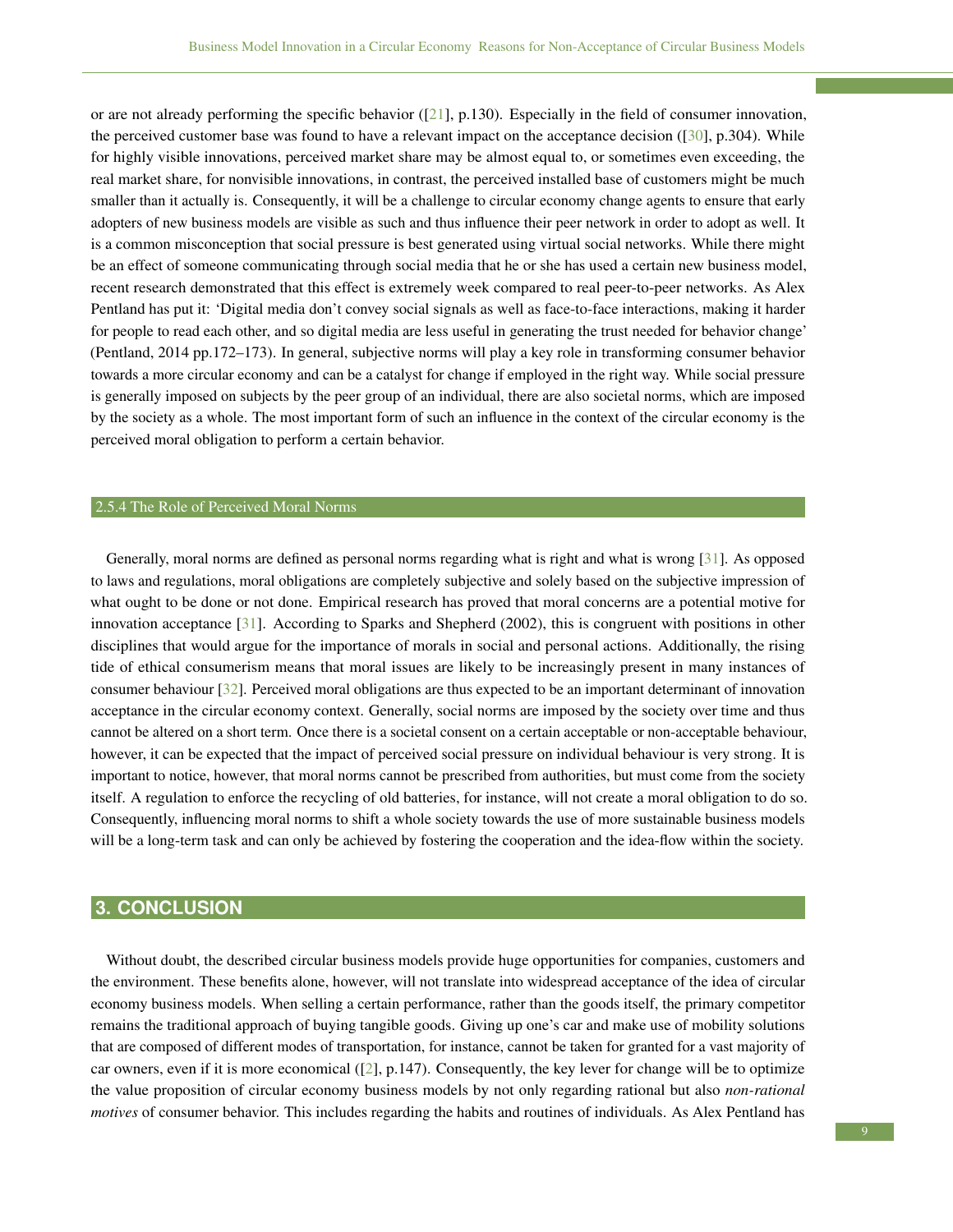put it: 'Designing an optimal system is useless unless it fits our human natures, because otherwise people won't cooperate, either ignoring or misusing the system' (2014, p.208). The success of certain business models, such as bottle recycling or carsharing, give a glimpse at the opportunities for new business models in different inustries. This might only be the starting point for changing the entire economy. More research in the realm of the circular economy will be a necessary contributor for meeting the expectations described earlier. In particular, empirical research focusing on consumer behavior in the acceptance process will be highly beneficial for those designing new circular economy business models. For developing a convincing value proposition a profound knowledge of the latent motives and norms underlying consumer reasoning is a prerequisite.

#### References

- <span id="page-9-0"></span>[1] H. C. J. Godfray, J. R. Beddington, I. R. Crute, L. Haddad, D. Lawrence, J. F. Muir, J. Pretty, S. Robinson, S. M. Thomas, and C. Toulmin, "Food Security: The Challenge of Feeding 9 Billion People," *Science*, vol. 327, no. 5967, pp. 812–818, 2010.
- <span id="page-9-1"></span>[2] C. Sempels and J. Hoffmann, *Sustainable innovation strategy. Creating value in a world of finite resources*. Palgrave Macmillan, 2013.
- <span id="page-9-2"></span>[3] P. Hawken, *Natural capitalism. The next industrial revolution*. Earthscan, 1999.
- <span id="page-9-3"></span>[4] E. M. Foundation, "The size of the prize," in *A New Dynamic. Effective Business in a Circular Economy*, pp. 30–44, 2014.
- <span id="page-9-4"></span>[5] W. R. Stahel, "The business angle of a circular economy. Higher competitiveness, higher resource security and material efficiency," 2014.
- <span id="page-9-5"></span>[6] K. Webster, "The decline of the linear economy and the rise of the circular. A story about frameworks and system," 2014.
- <span id="page-9-6"></span>[7] A. Osterwalder and Y. Pigneur, "Business Model Generation," 2010.
- <span id="page-9-7"></span>[8] S. Schneider and P. Spieth, "Business Model Innovation: Towards an Integrated Future Research Agenda," *International Journal of Innovation Management*, vol. 17, no. 01, 2013.
- <span id="page-9-8"></span>[9] C. Zott, R. Amit, and L. Massa, "The Business Model: Recent Developments and Future Research," *Journal of Management*, vol. 37, no. 4, pp. 1019–1042, 2011.
- <span id="page-9-9"></span>[10] K. Frankenberger, T. Weiblen, M. Csik, and O. Gassmann, "The 4Iframework of business model innovation: a structured view on process phases and challenges," *International Journal of Product Development*, vol. 18, no. 3, pp. 249–273, 2013.
- <span id="page-9-10"></span>[11] J. A. Schumpeter, *Business cycles. A theoretical, historical, and statistical analysis of the capitalist process*. McGraw-Hill, 1939.
- <span id="page-9-11"></span>[12] S. Berkun, *The myths of innovation*. " O'Reilly Media, Inc.", 2010.
- <span id="page-9-12"></span>[13] W. R. Stahel and G. Reday-Mulvey, *Jobs for Tomorrow, the potential for substituting manpower for energy*. Vantage Press New York, 1981.
- <span id="page-9-13"></span>[14] W. McDonough and M. Braungart, "The Hannover Principles," *William McDonough Architects*, 1992.
- <span id="page-9-15"></span>[15] P. Lacy, D. Rosenberg, Q. Drewell, and J. Rutqvist, "5 business models that are driving the circular economy," 2014. [http://www.fastcoexist.com/1681904/](http://www.fastcoexist.com/1681904/5-business-models-that-are-driving-the-circular-economy) [5-business-models-that-are-driving-the-circular-economy](http://www.fastcoexist.com/1681904/5-business-models-that-are-driving-the-circular-economy).
- <span id="page-9-16"></span>[16] C. Bakke and M. d. Hollander, "Products that last," [http://productsthatlast.nl/site/app/](http://productsthatlast.nl/site/app/index.html#/page/0/1) [index.html#/page/0/1](http://productsthatlast.nl/site/app/index.html#/page/0/1).
- <span id="page-9-14"></span>[17] M. Terporten, D. Bialdyga, and P. Planing, "Veränderte Kundenwünsche als Chance zur Differenzierung," in Zukünftige Entwicklungen in der Mobilität. Betriebswirtschaftliche und technische Aspekte, pp. 367–382, Springer, 2012.